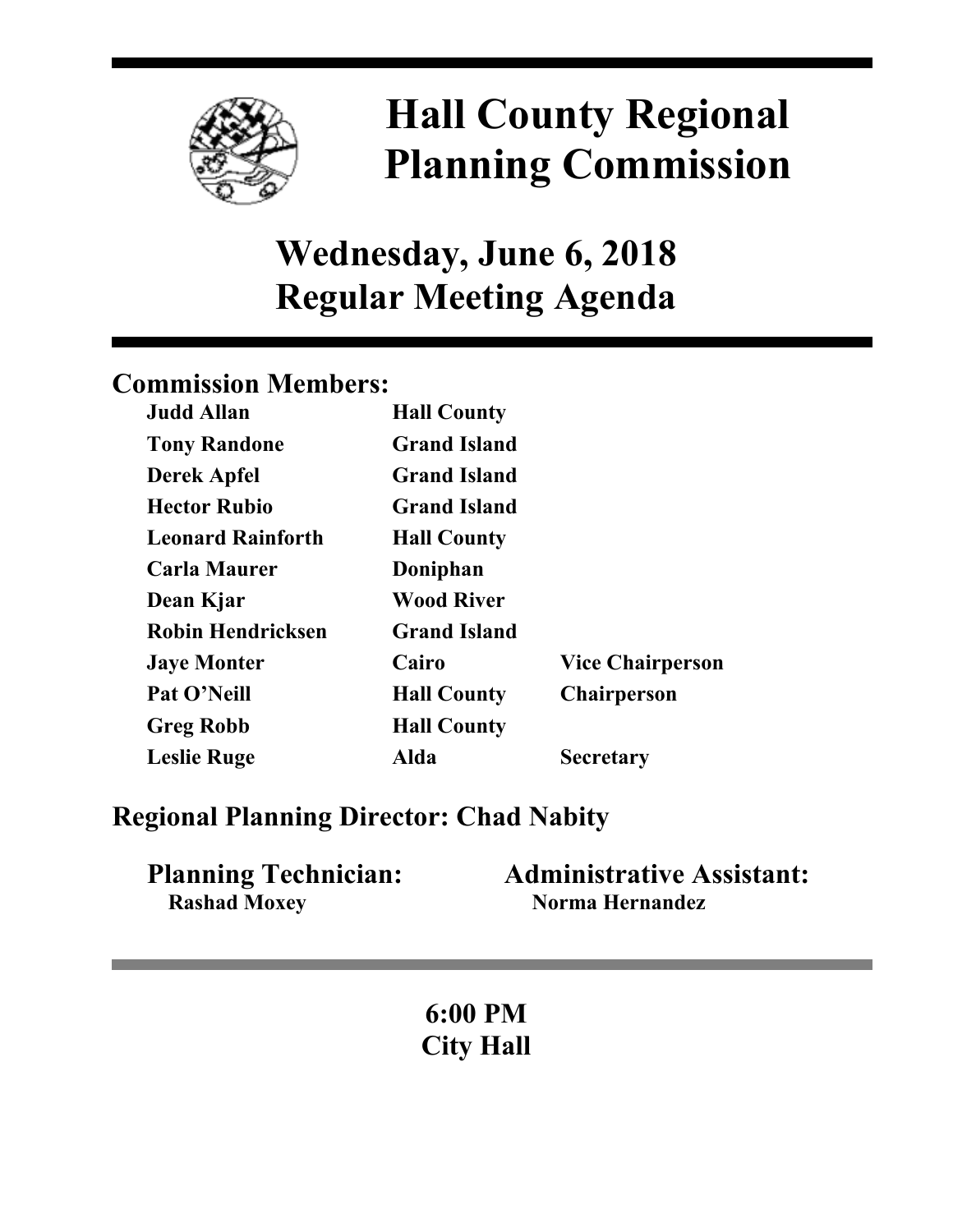#### **Call to Order**

#### **Roll Call**

#### **A - SUBMITTAL OF REQUESTS FOR FUTURE ITEMS**

Individuals who have appropriate items for City Council consideration should complete the Request for Future Agenda Items form located at the Information Booth. If the issue can be handled administratively without Council action, notification will be provided. If the item is scheduled for a meeting or study session, notification of the date will be given.

#### **B - RESERVE TIME TO SPEAK ON AGENDA ITEMS**

This is an opportunity for individuals wishing to provide input on any of tonight's agenda items to reserve time to speak. Please come forward, state your name and address, and the Agenda topic on which you will be speaking.

#### **DIRECTOR COMMUNICATION**

This is an opportunity for the Director to comment on current events, activities, and issues of interest to the commission.

#### **A - A - AGENDA**

A1 Agenda

#### **E - E - MEETING MINUTES**

**E1** Minutes of the May 2, 2018 Meeting

#### **F - F - PUBLIC HEARING**

| F1 | Hall County One & Six Year Road Plan                                   |
|----|------------------------------------------------------------------------|
| F2 | Text Amendment of Hall County Zoning Resolution. Livestock Regulations |

#### **J - J - CONSENT AGENDA**

**J1** Subdivision – Carey Subdivision Grand Island Final Plat